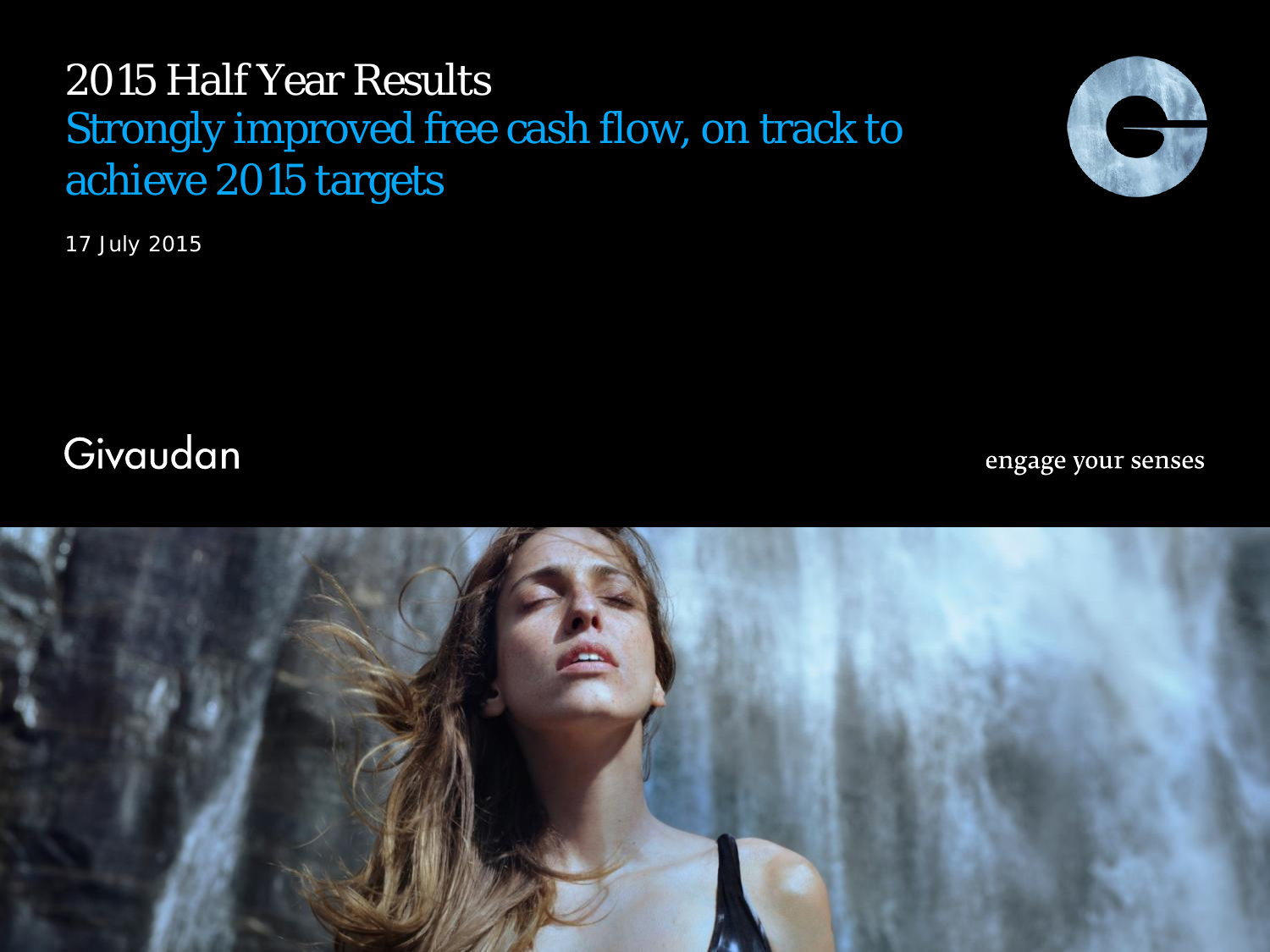# Chief Executive Officer Gilles Andrier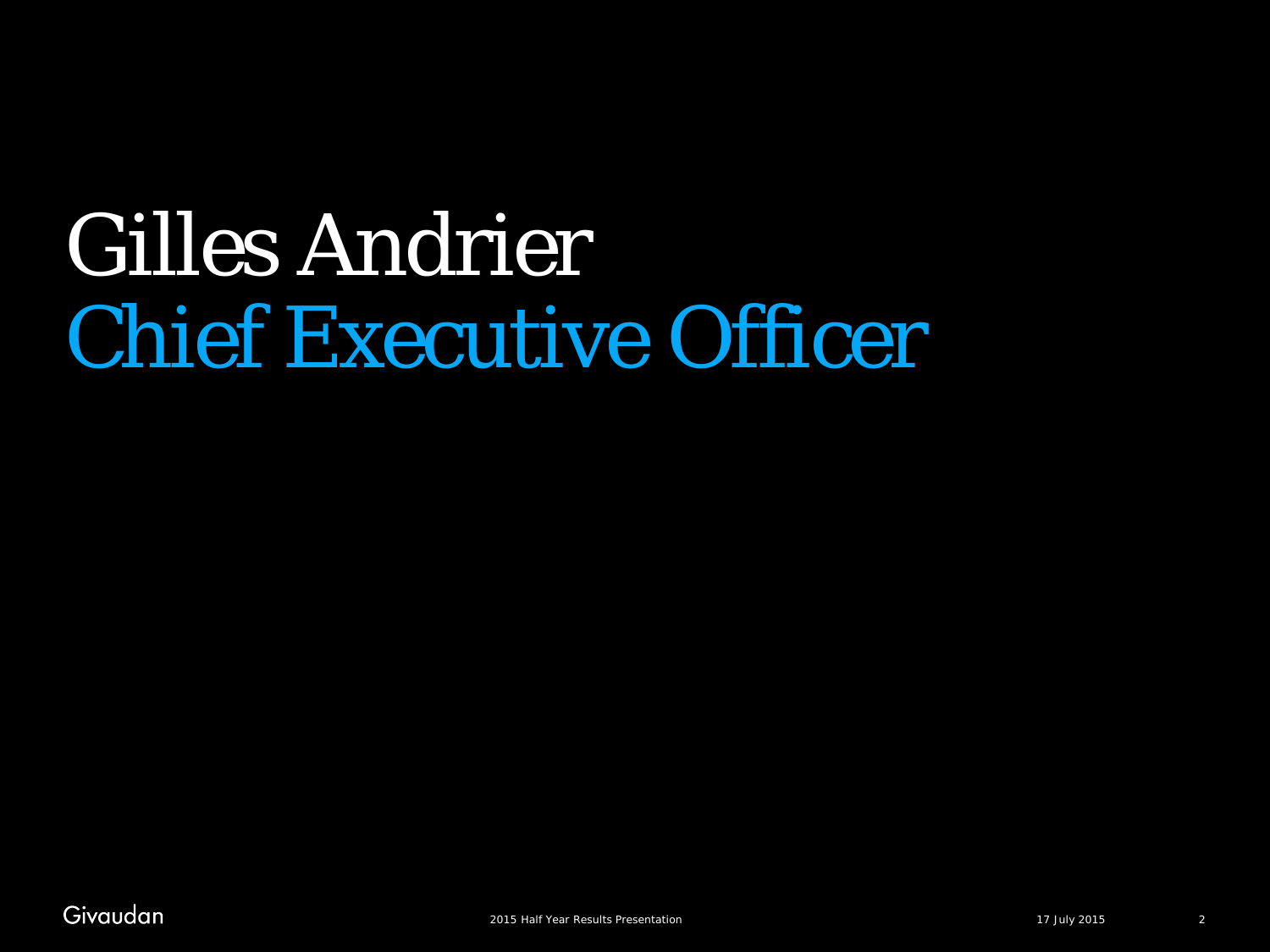# 2015 Half Year Results Financial highlights

- Sales of CHF 2.2 billion, up 1.3% on a like-for-like\* basis
- Project pipeline and win rates sustained at a high level
- EBITDA of CHF 566 million in 2015
- EBITDA margin improved to 25.9% from 25.6% in 2014
- Net income of CHF 339 million, up 11.2% year on year
- Free cash flow of 11.4% of sales, compared to 8.1% in 2014

\* Like-for-like (LFL) excludes the impact of currency, acquisitions and disposals

Our 2015 six month results are a convincing demonstration of the continued value we bring to our customers, across all regions and segments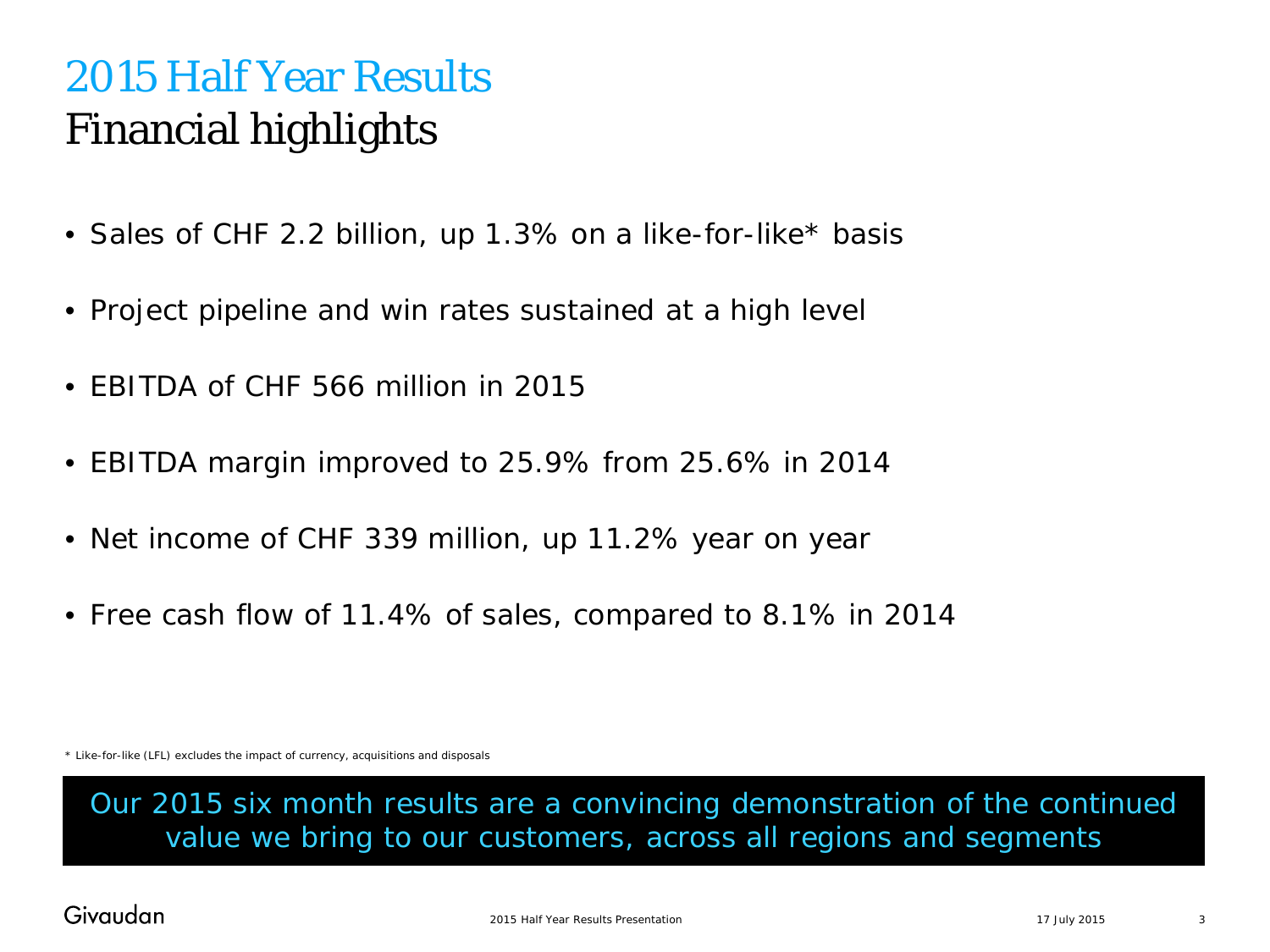#### Sales performance: Sustained growth in a difficult environment

In million CHF



\* LFL (like-for-like) excludes the impact of currency, acquisitions and disposals

#### Givaudan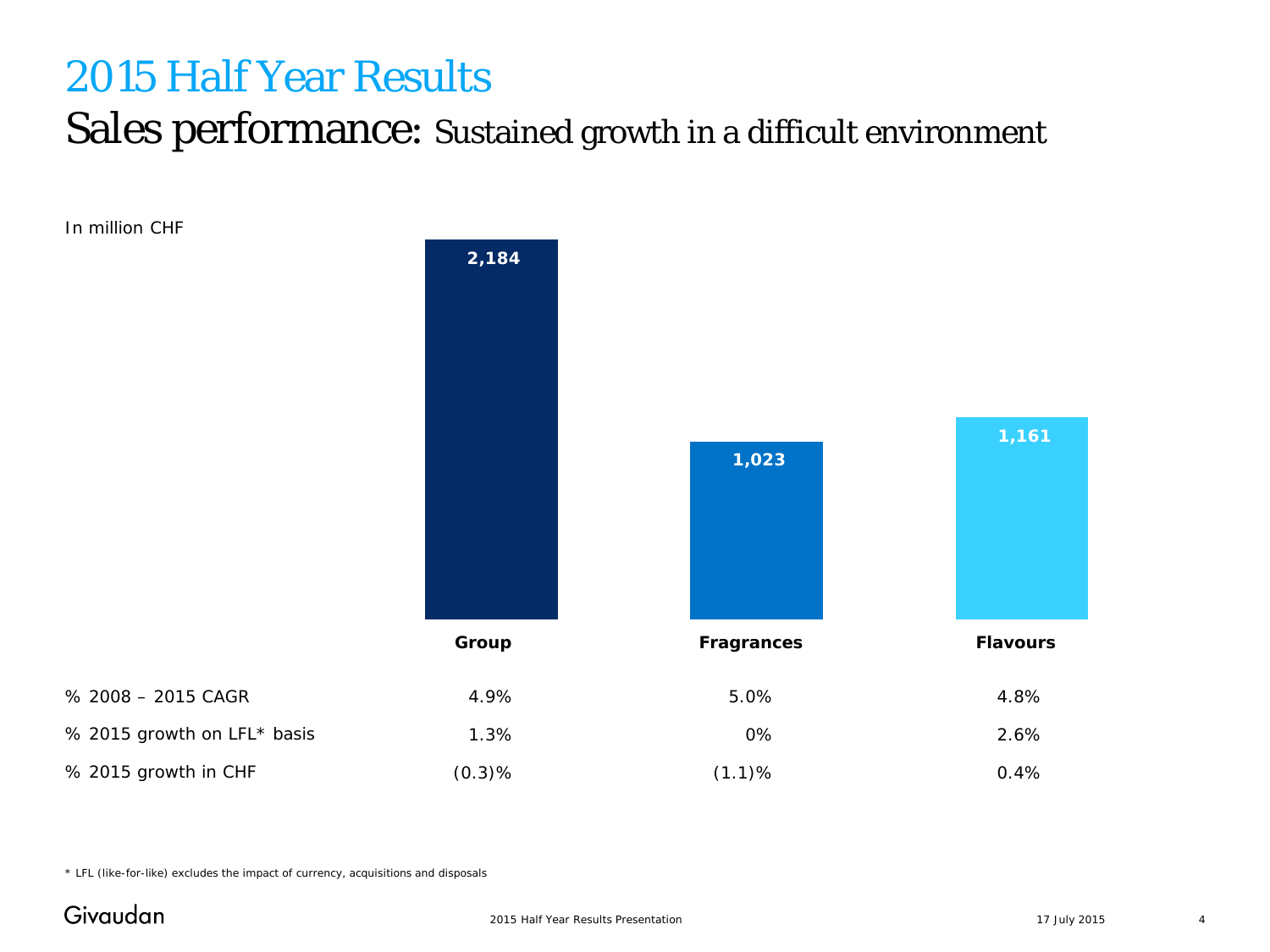# 2015 Half Year Results HY 2008 to HY 2015 sales CAGR: In line with mid-term guidance

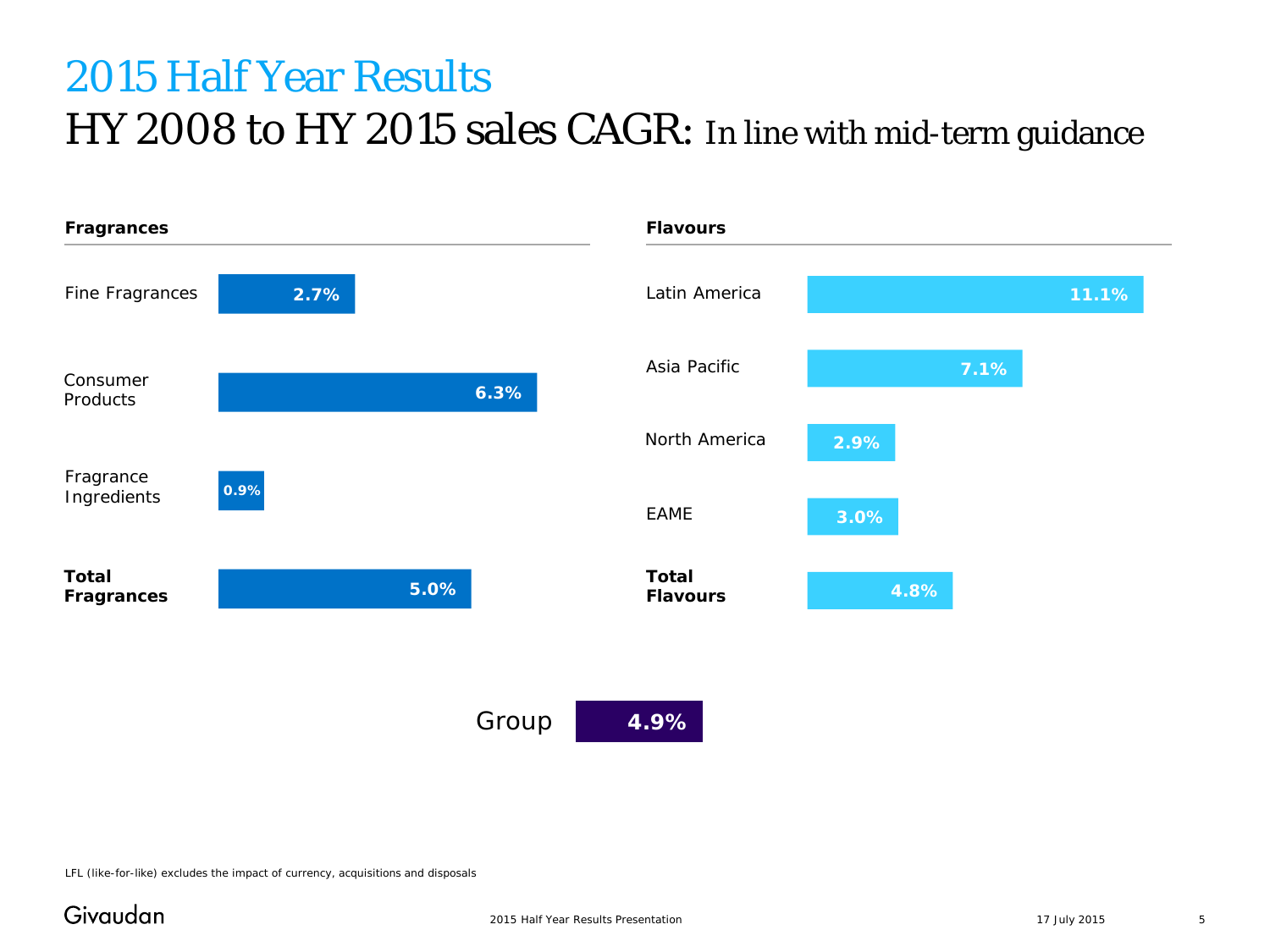#### Sales evolution by market: Presence in developing markets continues to increase

In million CHF



| % of total sales            | 55%     | 54% | 45%  | 46% |
|-----------------------------|---------|-----|------|-----|
| % 2008 - 2015 CAGR          | $1.8\%$ |     | 9.3% |     |
| % 2015 growth on LFL* basis | $1.0\%$ |     | 1.8% |     |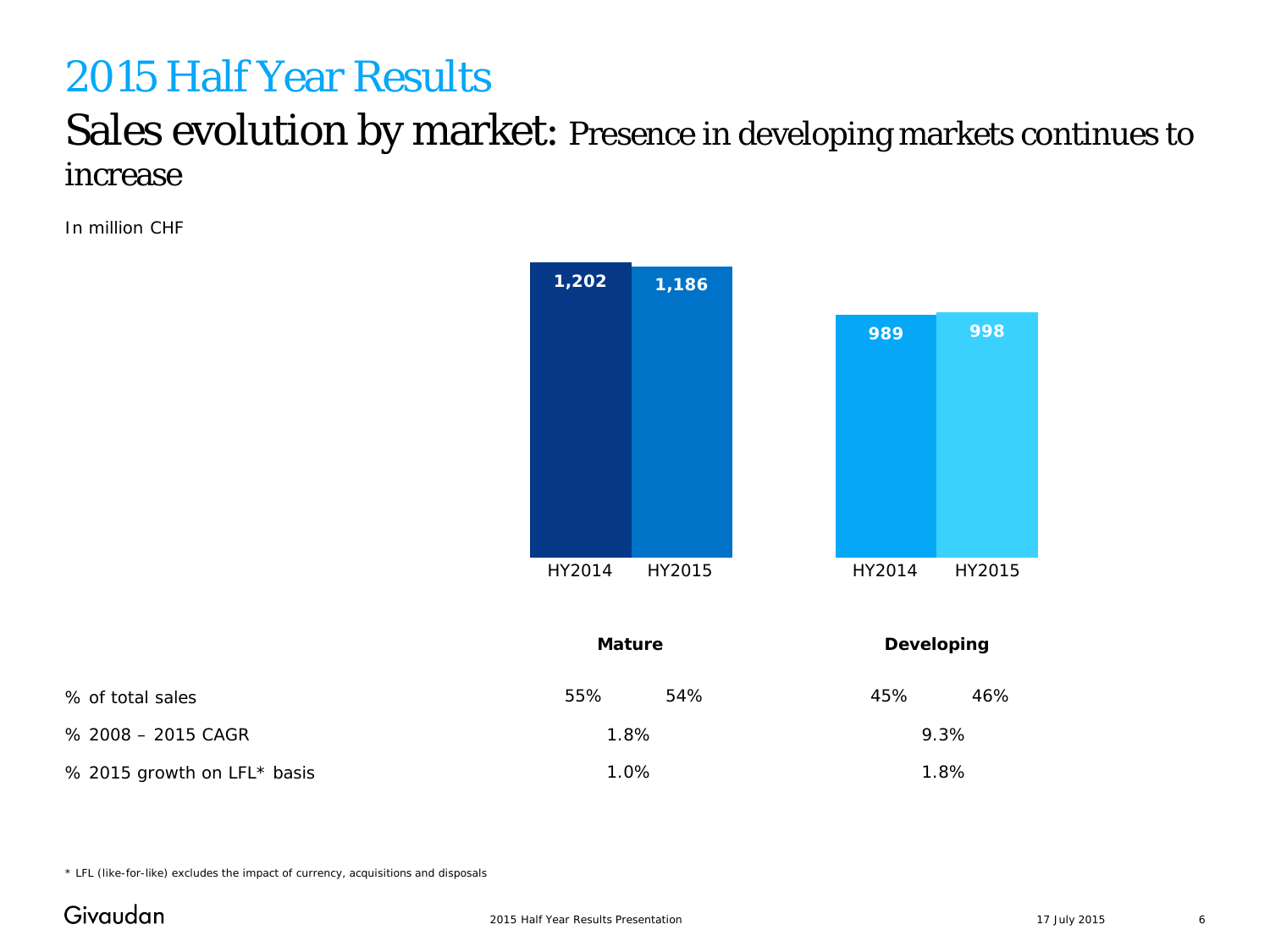# 2015 Half Year Results Sales evolution by region

In million CHF



\* LFL (like-for-like) excludes the impact of currency, acquisitions and disposals

#### Givaudan

% 2015 growth on LFL\* basis

% 2008 – 2015 CAGR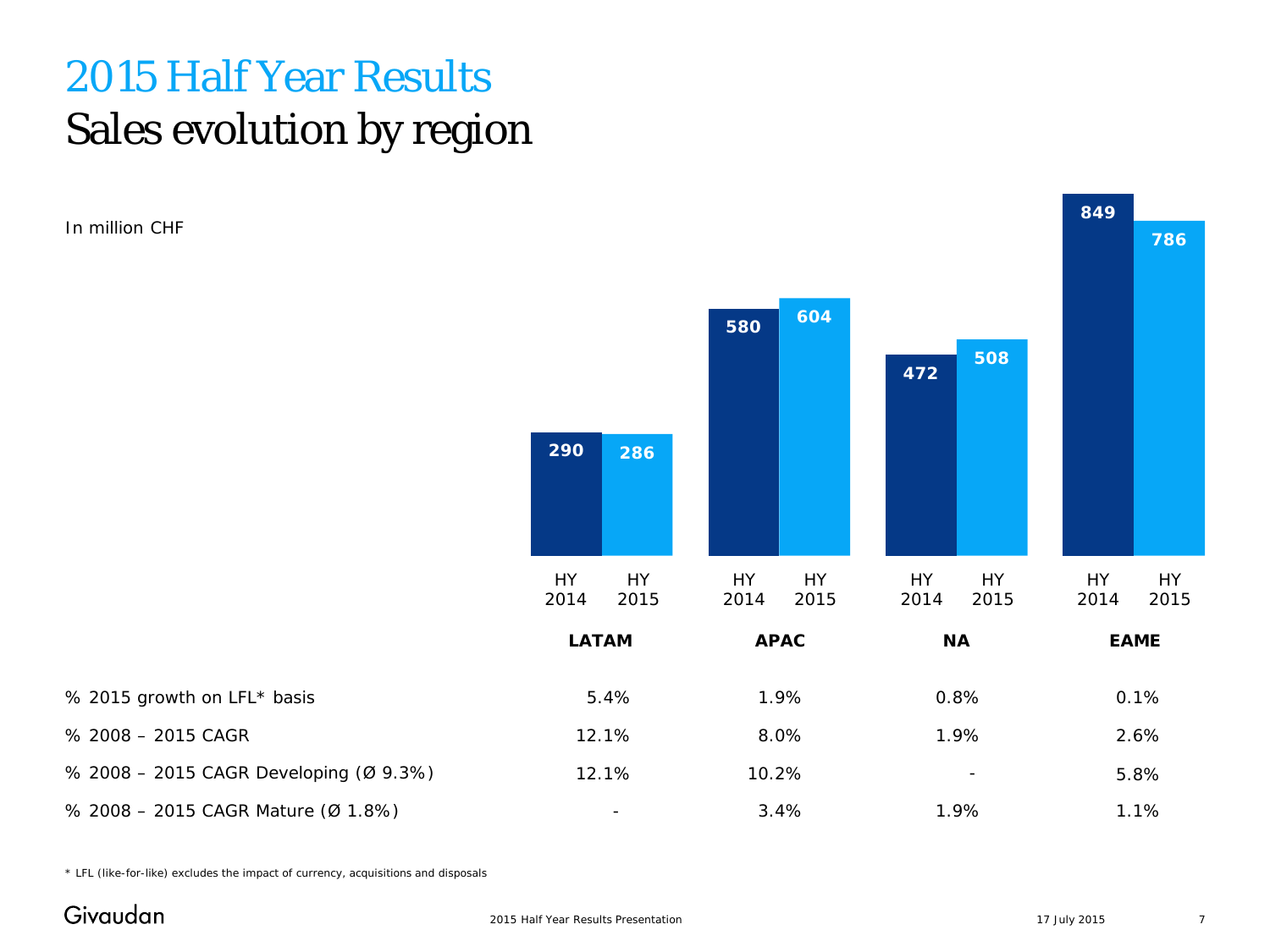#### Fragrance Division: Operational Performance

#### **Fine Fragrances grew 0.8% LFL\***

Good growth in Western Europe, Asia and Middle East, offsetting a weak market in Brazil and North America

#### **Consumer Products grew 1.0% LFL\***

Local and regional customers demonstrated good growth across all regions

Sales in developing markets more than offsetting lower sales growth in mature markets

Growth most notably in fabric and oral care

#### **Fragrance and Cosmetic Ingredients declined 7.9% LFL\***

Ongoing transfer of products to Mexico and joint venture partner in China

#### **Soliance contributed CHF 17 million sales, growing double digit in local currency**

Sales and EBITDA CHF million

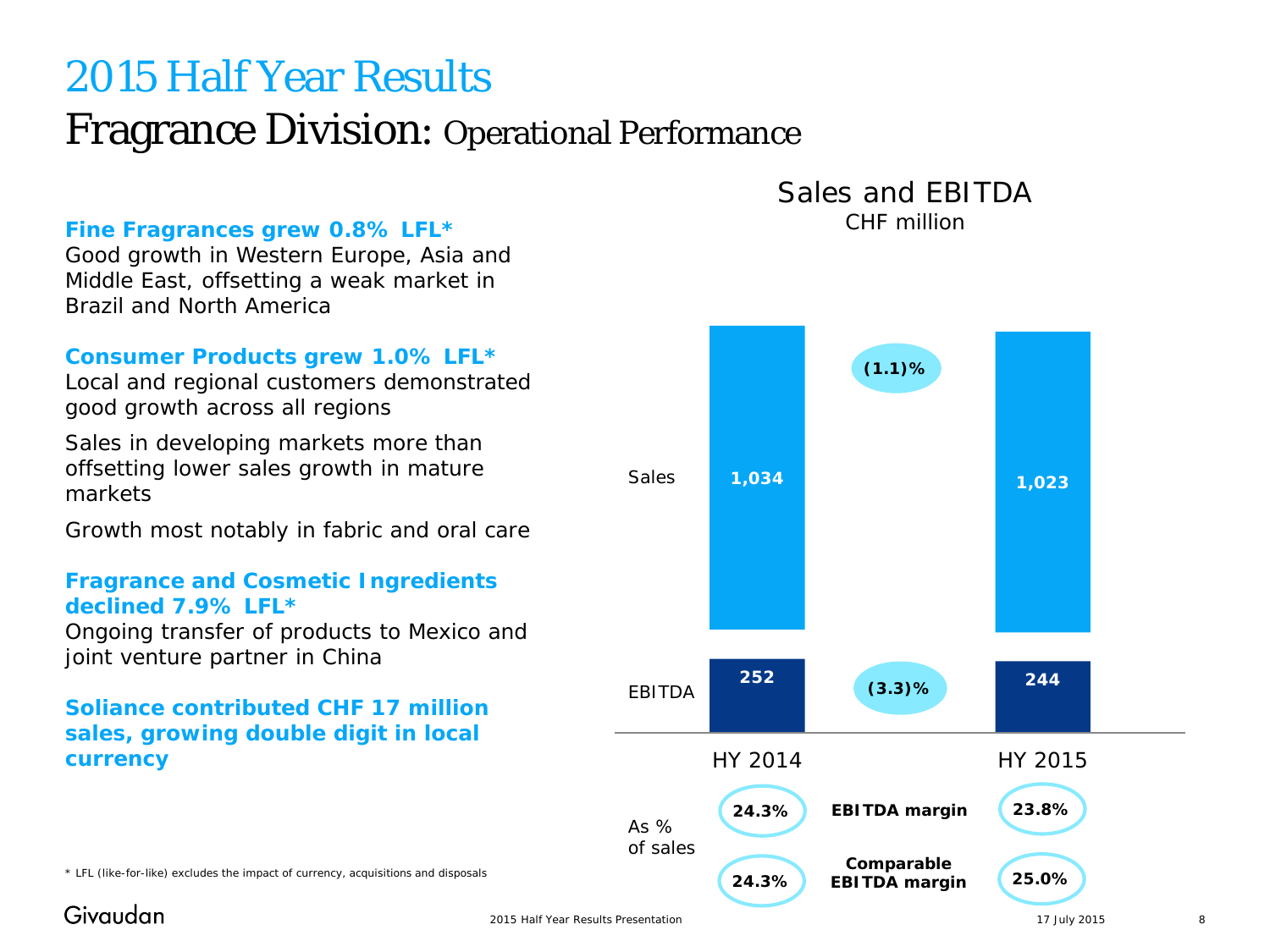# 2015 Half Year Results Flavour Division: Operational Performance

**Strong growth in the mature markets, driven by North America, with Beverages and Dairy demonstrating the strongest segmental performance**

Asia Pacific increased 1.5% LFL\* driven by China and India, improved momentum in the second quarter

Europe, Africa and Middle East grew 0.2% LFL<sup>\*</sup> driven by the mature markets of France, Germany, Spain and the UK. Challenging economic conditions continued to affect Eastern Europe, Africa and Middle East

North America grew 6.1% LFL\* with strong growth in Beverages and Dairy

Latin America increased 6.9% LFL\* driven by strong growth in Argentina and Brazil



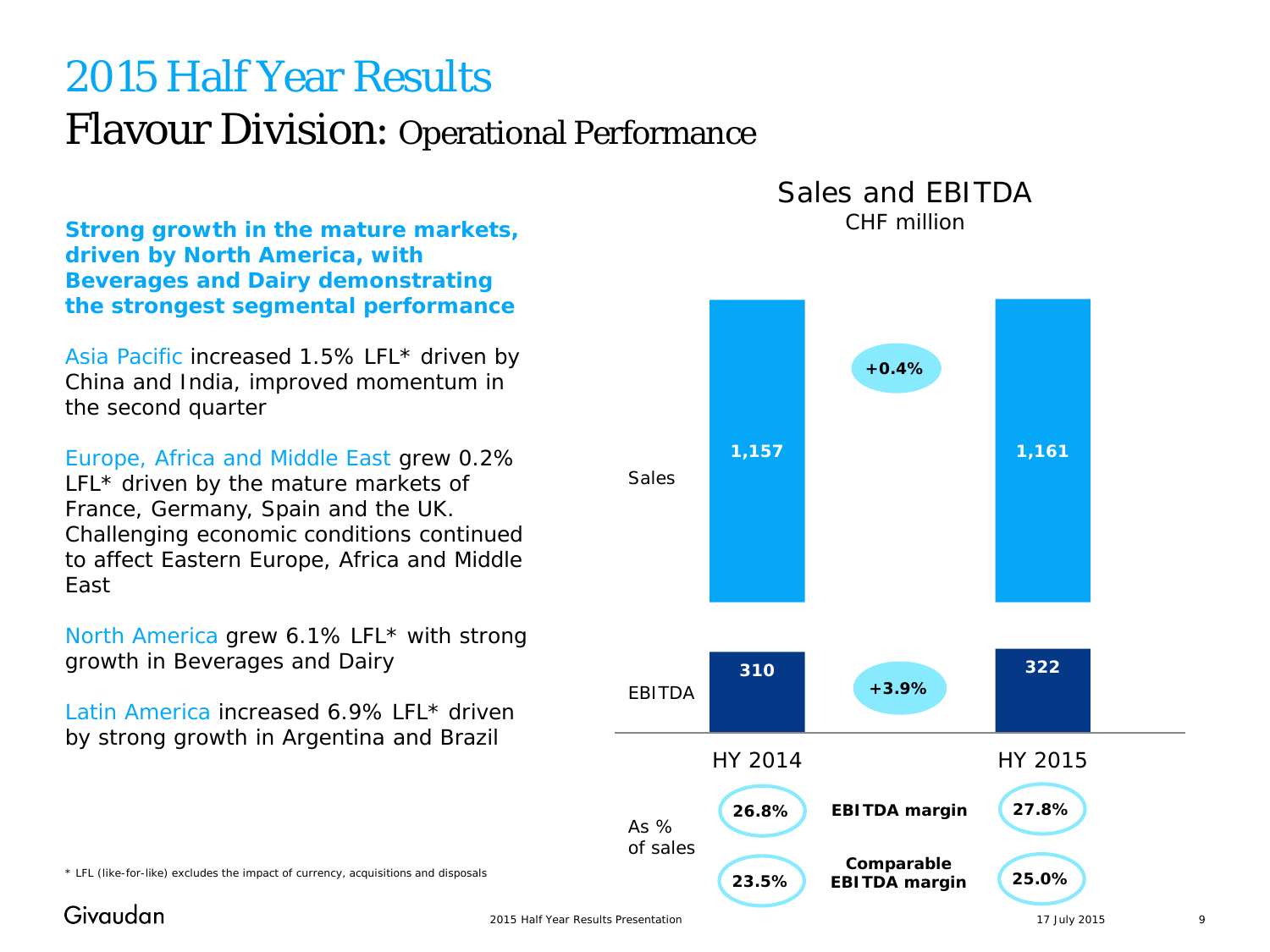# Chief Financial Officer Matthias Währen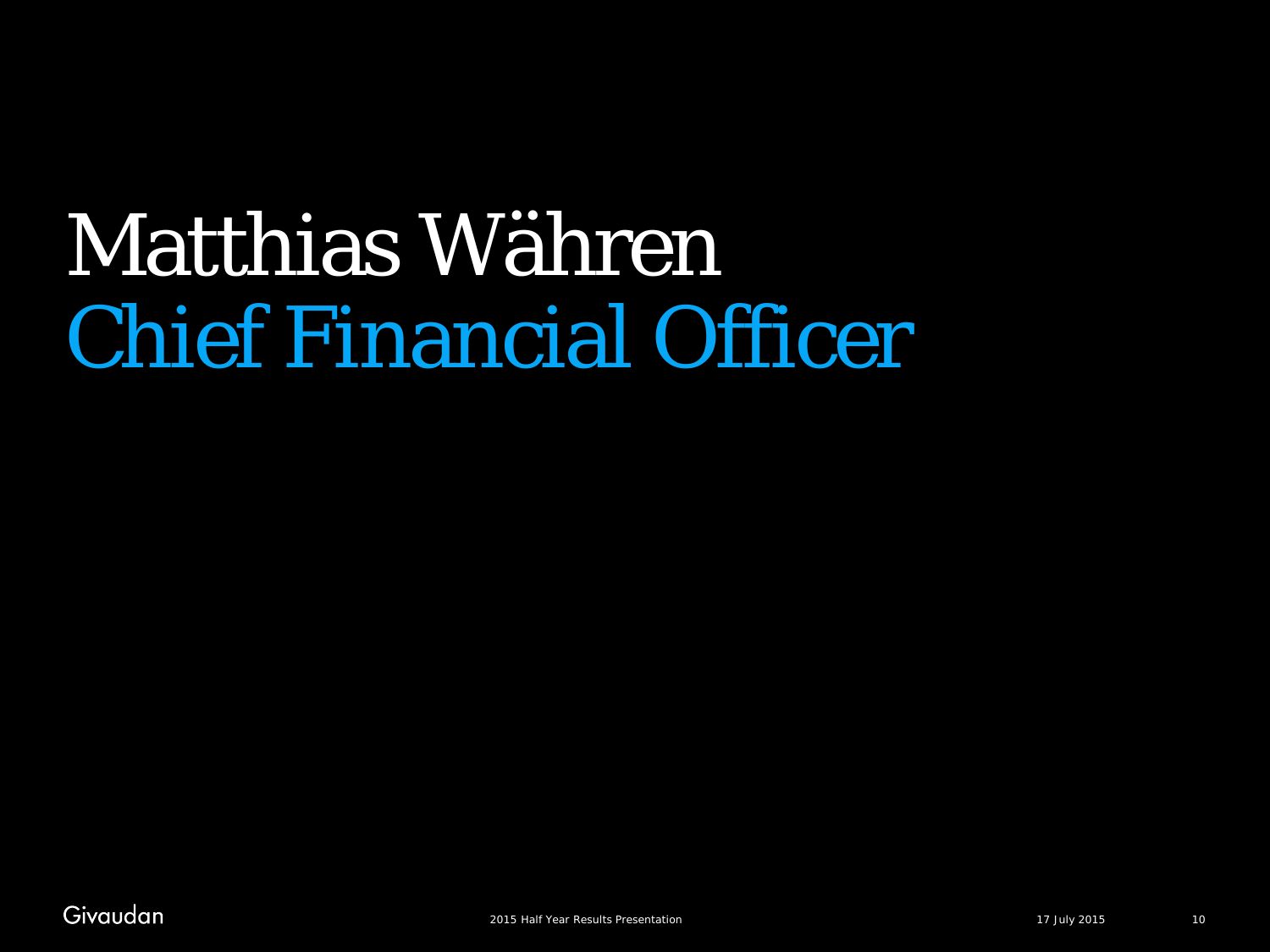# 2015 Half Year Results **Highlights**

- Sales CHF 2.2 billion, up 1.3% on a like-for-like\* basis
- EBITDA increased to CHF 566 million
- EBITDA margin improved to 25.9%
- Net income of CHF 339 million, up 11.2% year on year
- Investments up versus underlying HY 2014, at 3.4% of sales
- Free cash flow of CHF 248 million, 11.4% of sales
- Net debt of CHF 1,050 million, leverage at 23%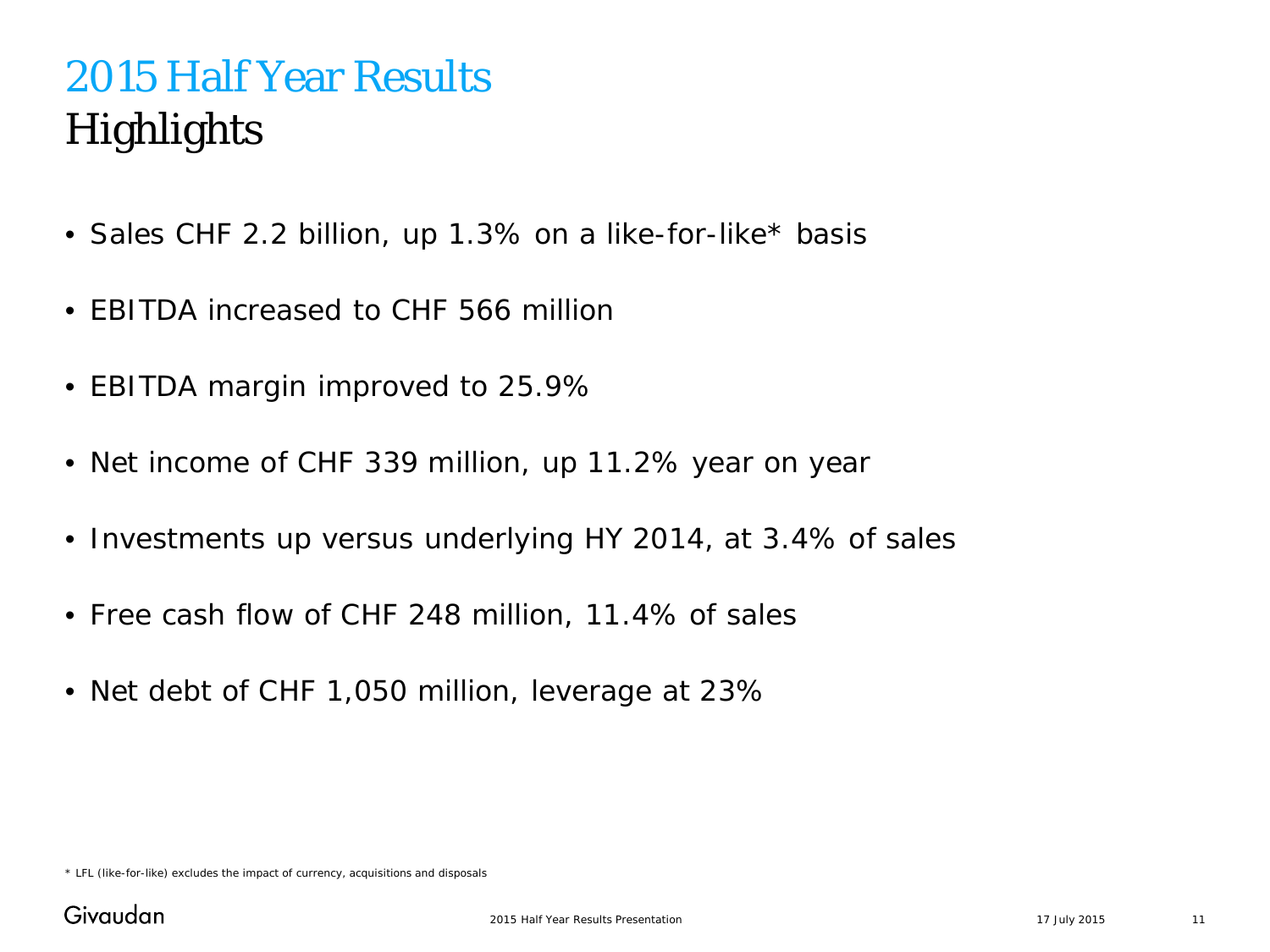#### Exchange rate development: Results largely unaffected by currencies, despite the significant strengthening of the Swiss franc early in the year



| ۰, |
|----|
|----|

|         | <b>JPY</b> | USD  | <b>GBP</b> | <b>EUR</b> | <b>SGD</b> | <b>BRL</b> | <b>CNY</b> | <b>MXN</b> | <b>IDR</b> |
|---------|------------|------|------------|------------|------------|------------|------------|------------|------------|
| HY 2015 | 0.79       | 0.95 | .45        | .06        | 0.70       | 0.32       | 0.15       | 0.06       | 0.73       |
| HY 2014 | 0.87       | 0.89 | 1.49       | 22. ا      | 0.70       | 0.39       | 0.14       | 0.07       | 0.76       |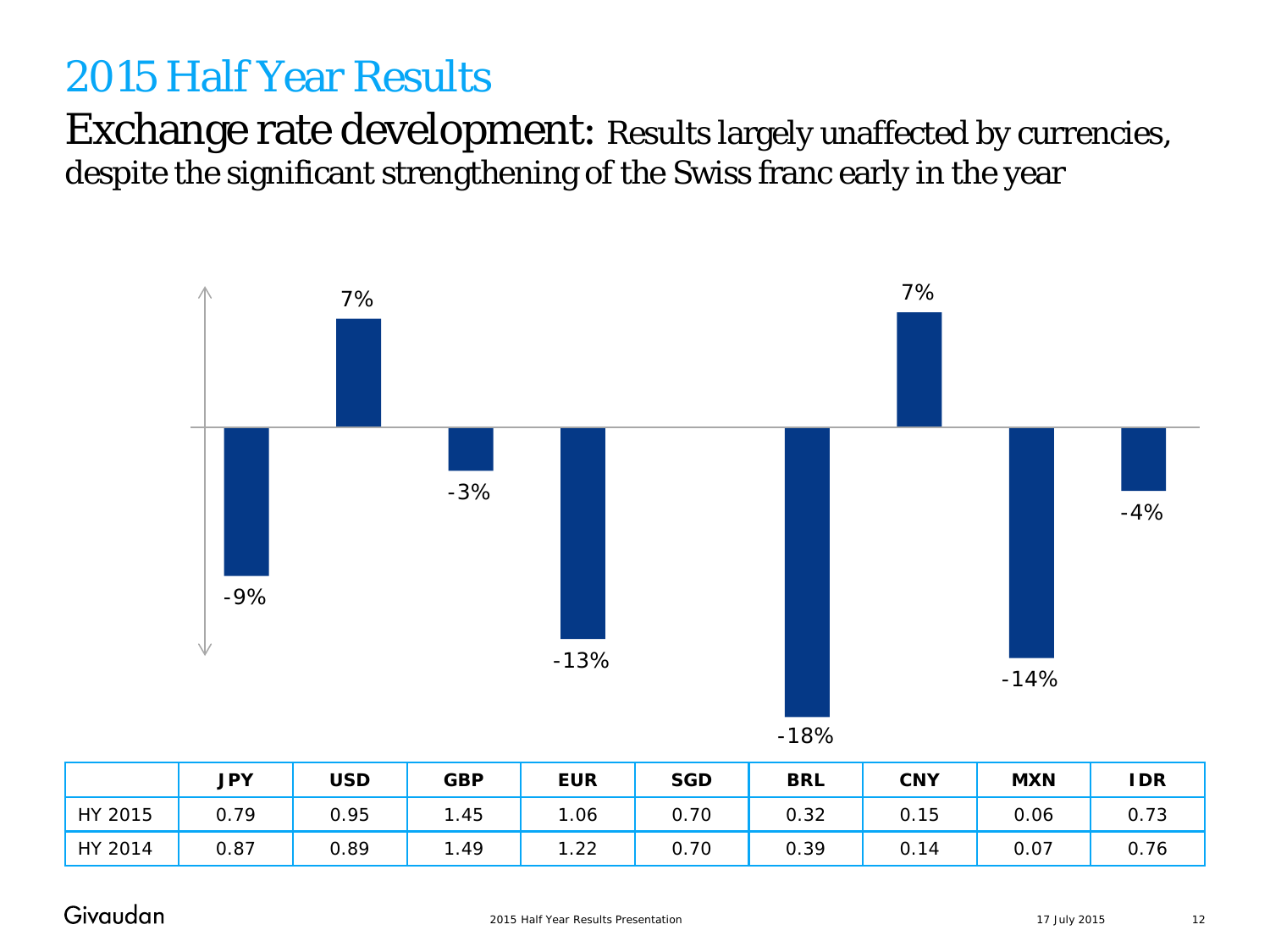# 2015 Half Year Results Operating performance: Consistent improvement

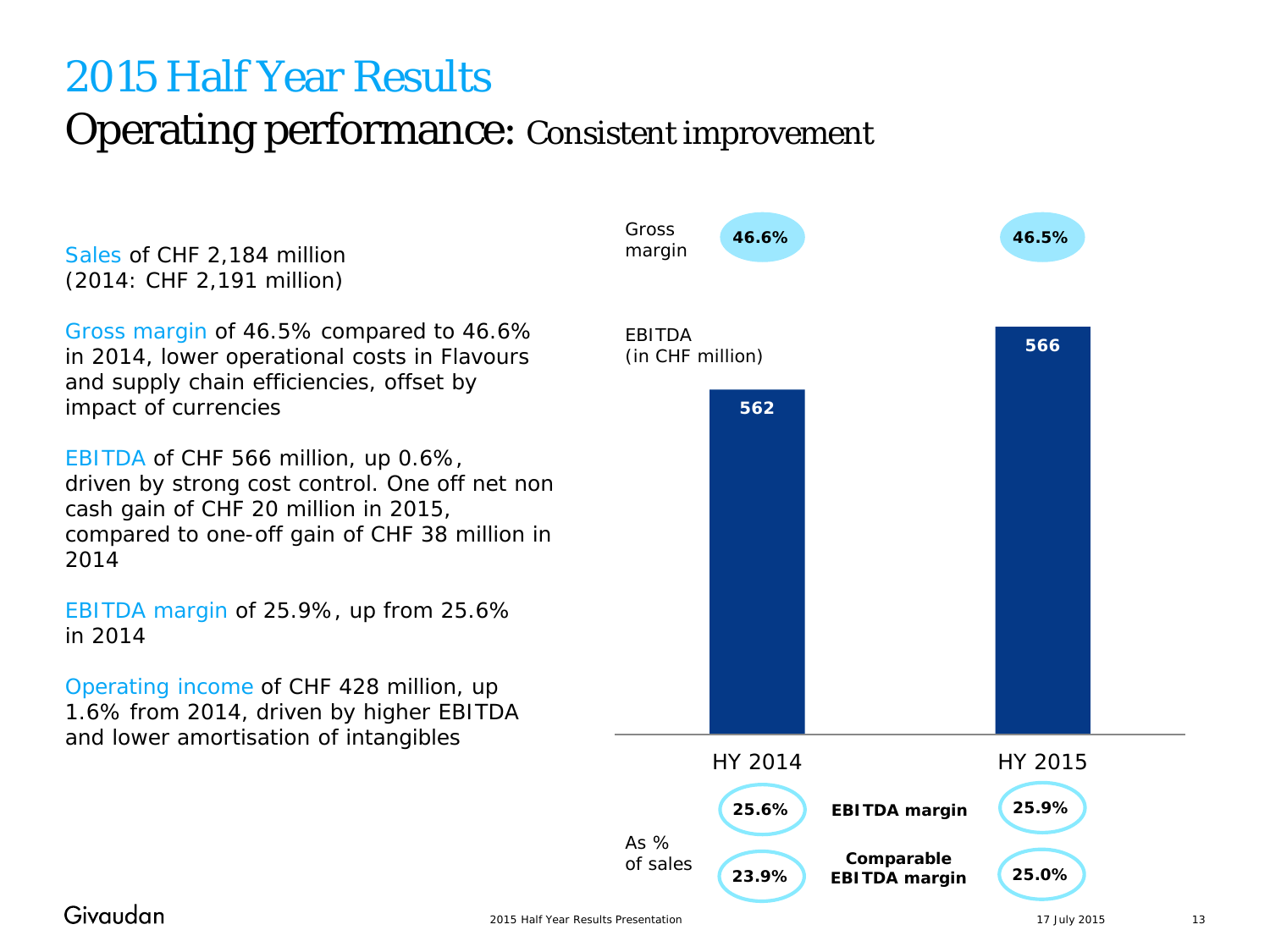### Financing costs and other financial expenses

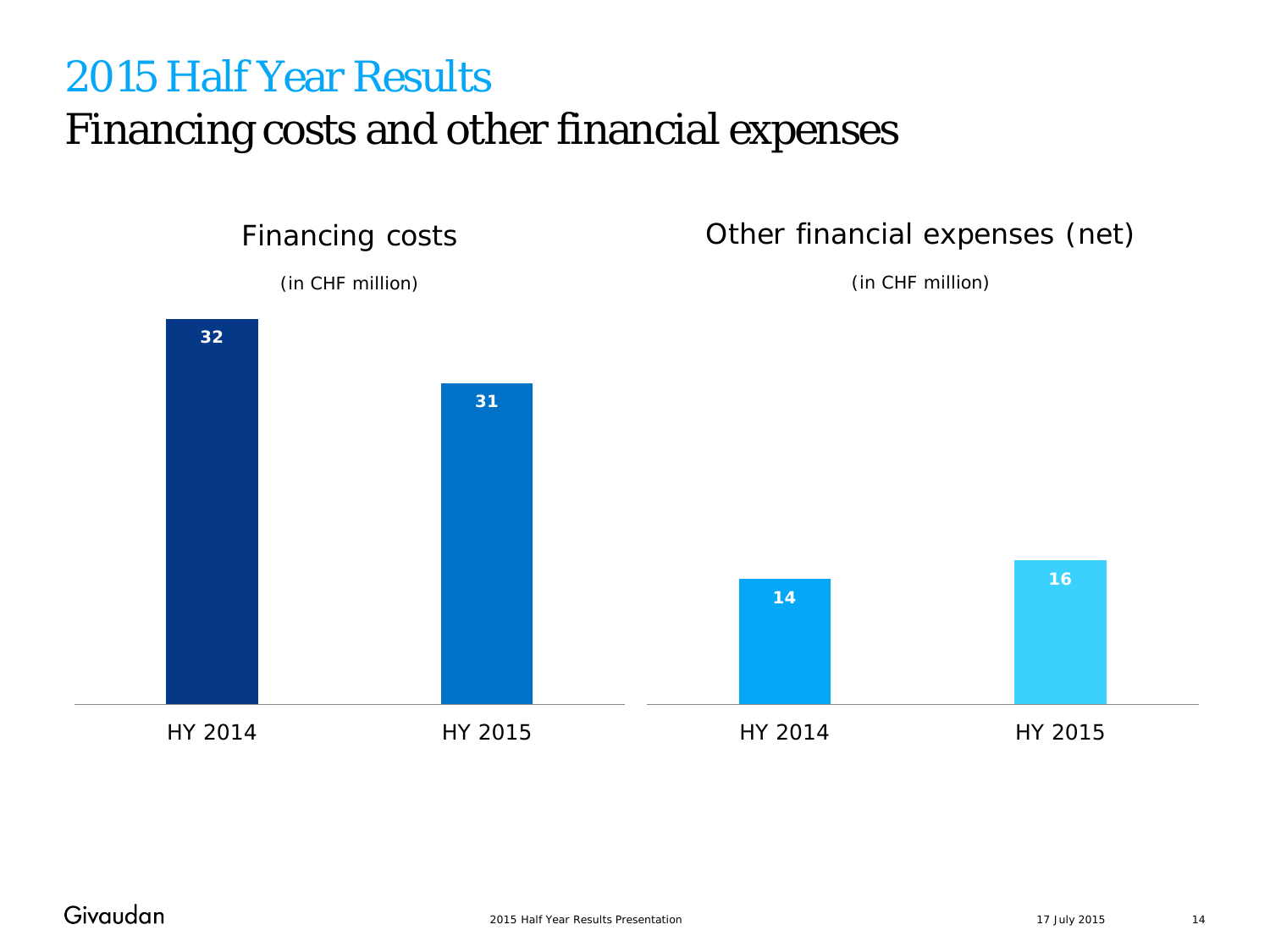#### Net income: increasing by 11% as a result of continued strong operating performance

Income before tax of CHF 381 million, up from CHF 376 million in 2014, driven by:

- Improved EBITDA
- Flat financial expenses

Effective tax rate of 11%, underlying tax rate of 19%, the same as in June 2014

Net income of CHF 339 million, or 15.5% of sales, versus 13.9% in 2014

Basic EPS of CHF 36.82, versus CHF 33.13 in 2014

Net income In CHF million

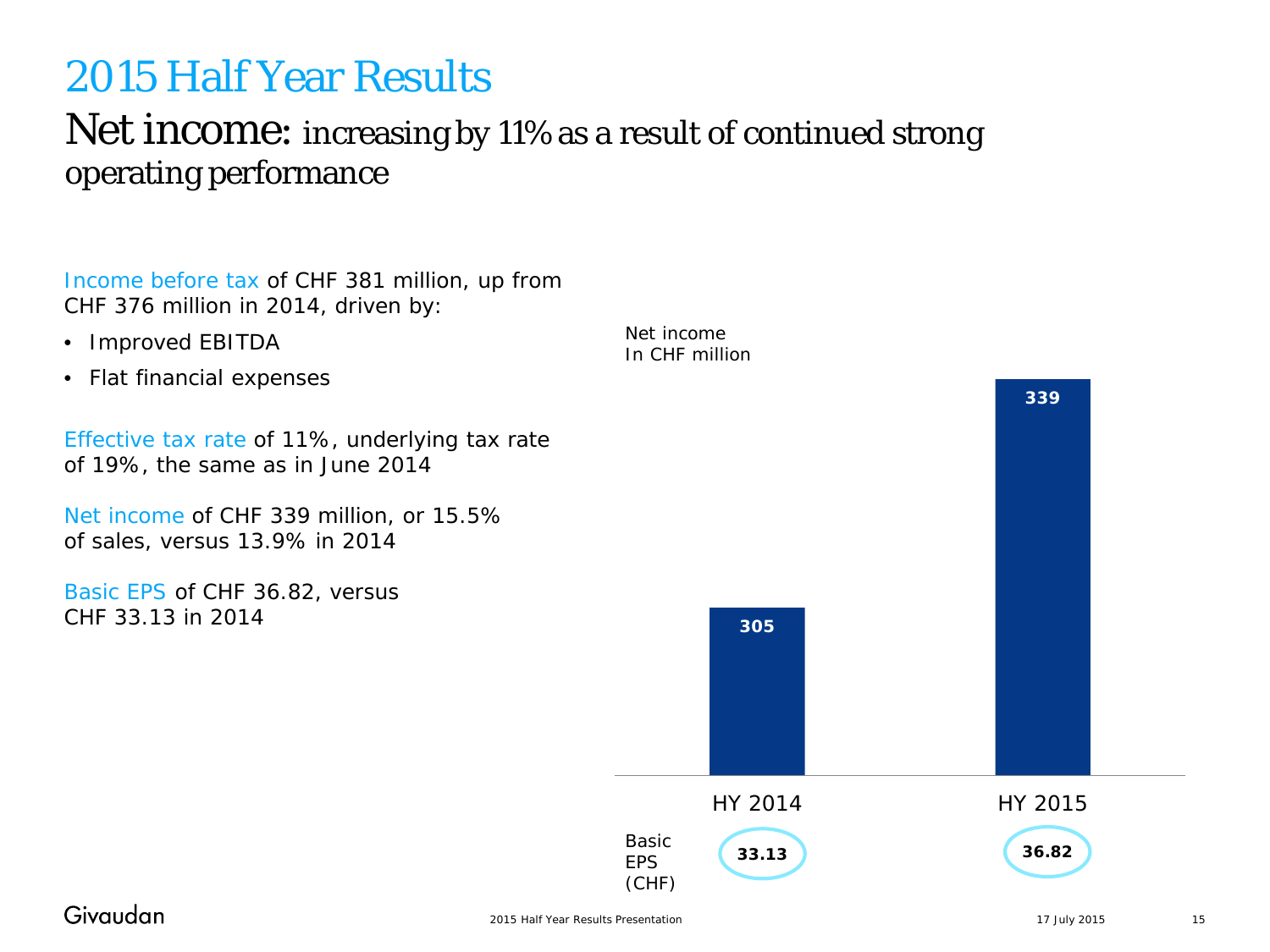#### Free cash flow: strong underlying performance

Operating cash flow of CHF 341 million, up from CHF 218 million in 2014

Working capital as a % of sales down slightly versus HY 2014

Total investments of CHF 74 million, including the completion of the facility in Nantong, China, compared to CHF 67 million in 2014

Net investments as % of sales were 3.4% in 2015, compared to 0.5% in 2014

Free cash flow In CHF million As % of sales **178 248** HY 2014 HY 2015 **8.1% 11.4%**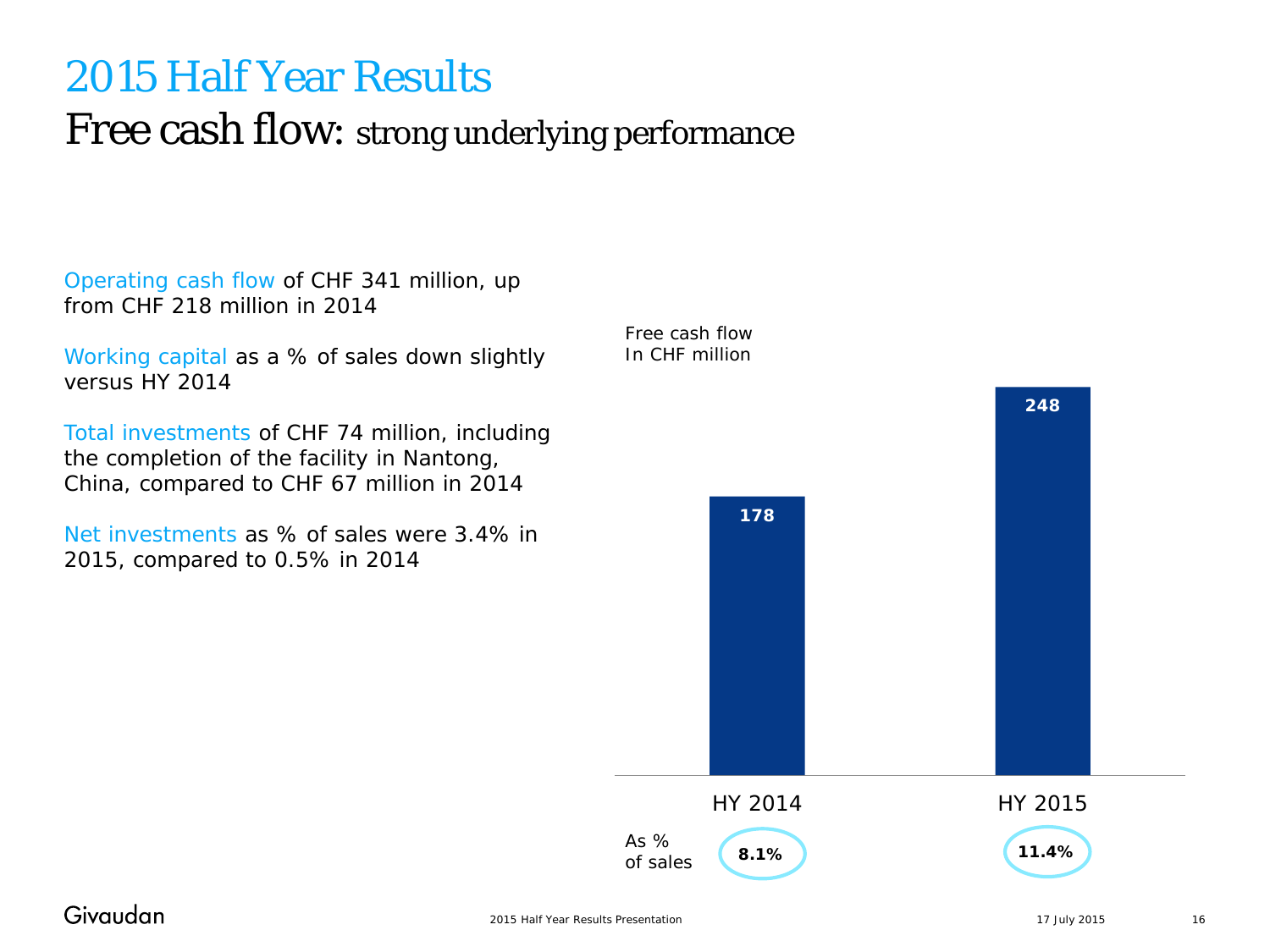# 2015 Half Year Results Conservative debt profile

- March 2015: Issued a CHF 200 million tranche of the multilateral facility, of which CHF 125 million was reimbursed before June 2015
- May 2015: Reimbursement of USD 50 million US private placement



#### Givaudan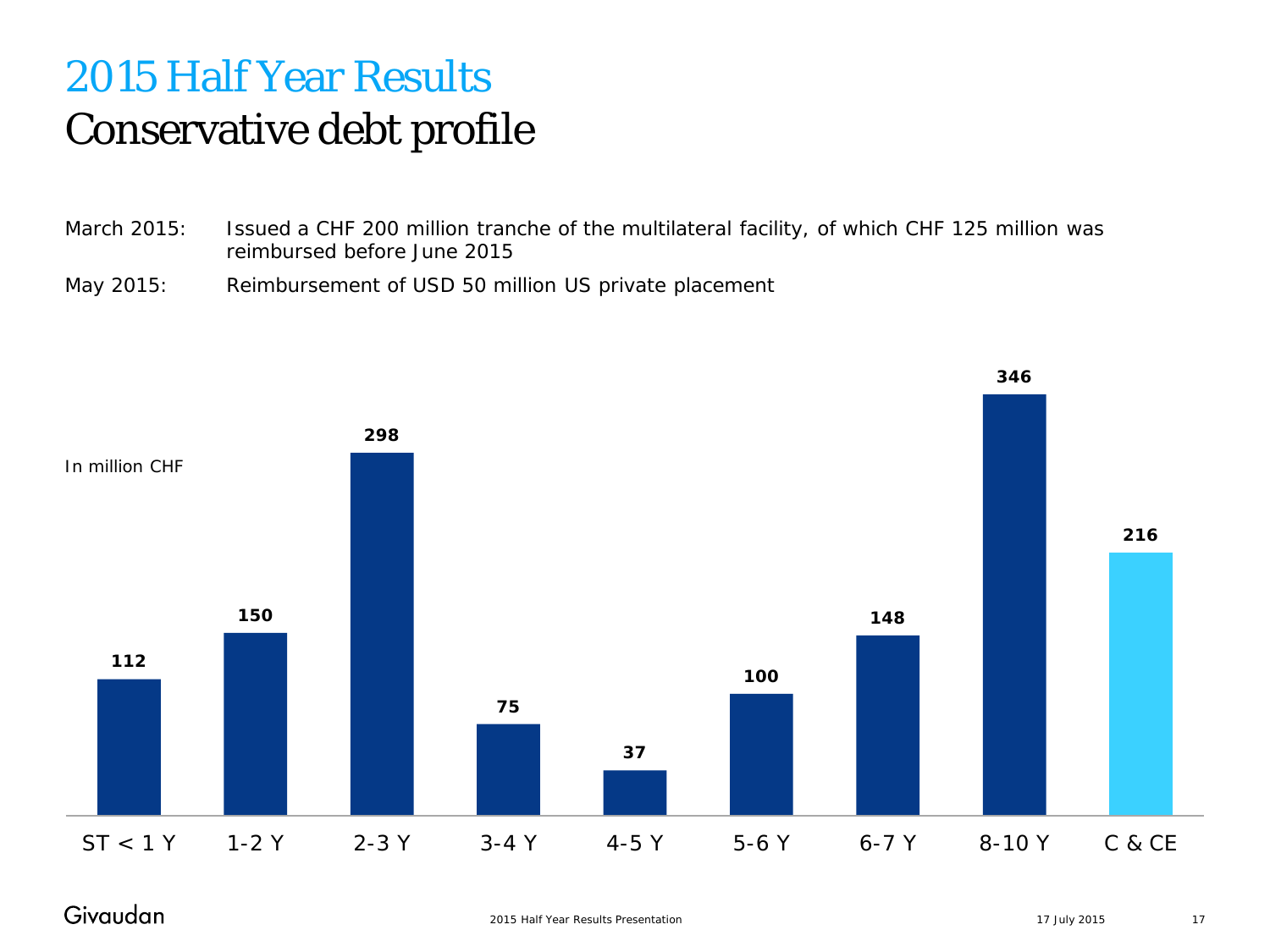#### Leverage ratio: Continuing to de-leverage on a yearly basis

- Leverage ratio of 23% as at June 2015 as a result of solid cash flow generation and despite currency impact on equity following the strengthening of the Swiss franc in January 2015
- Intention to maintain a medium term leverage ratio target below 25%
- Company will exclude from equity definition any impact arising from changes in IAS 19

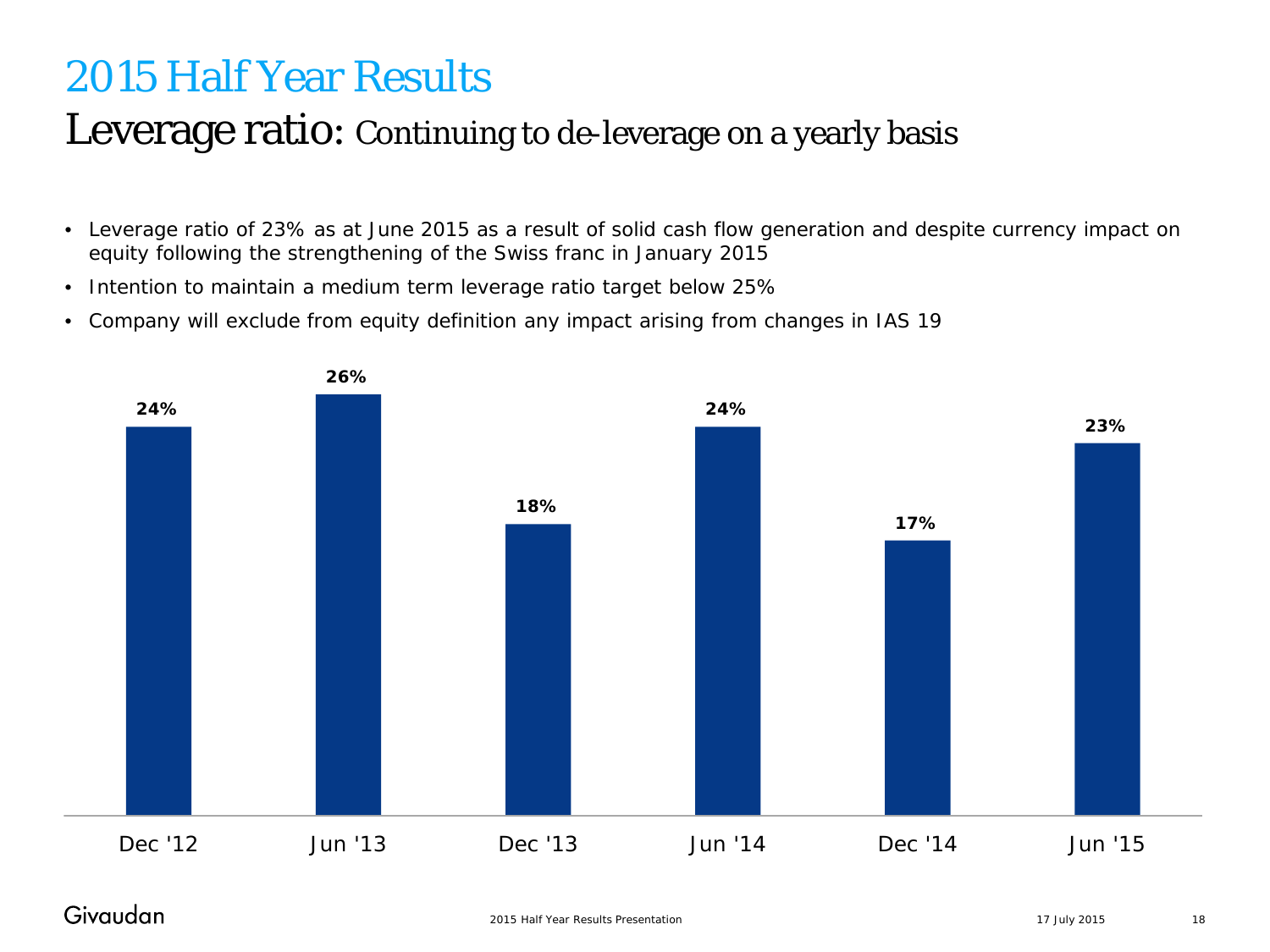# 2015 Half Year Results Amortisation of intangible assets

- Pre Quest amortisation of intangible assets of approx. CHF 17 million p.a.
- Quest+ intangible assets (exc. Goodwill) amounts to CHF 1,225 million, updated to include Soliance intangible amortisation
- Intangible assets mainly related to customers, formulae and technologies
- IT amortisation updated to reflect size and scope of projects (e.g. regulatory engine)

Total annual amortisation charge (in CHF million, estimated)

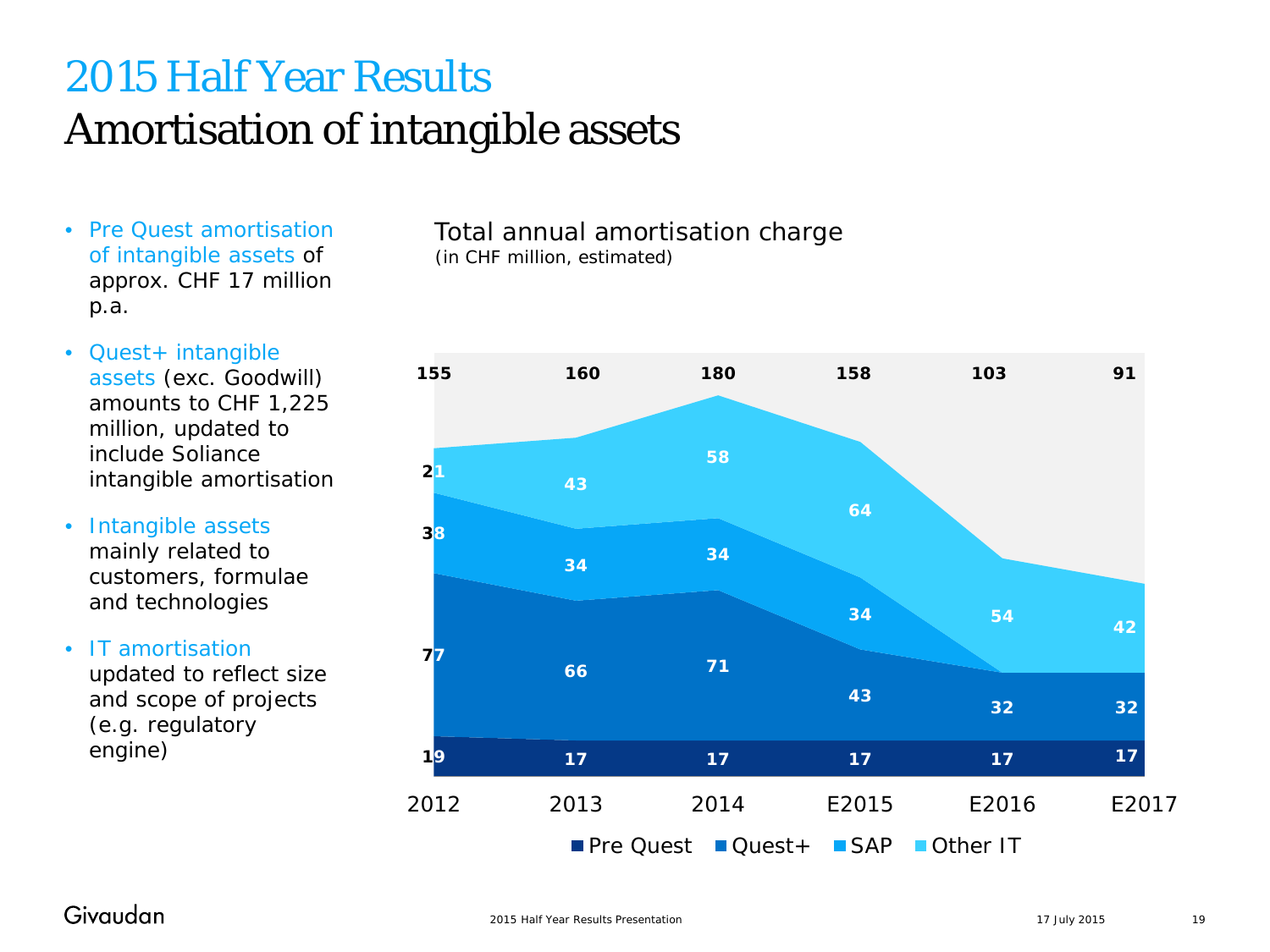# 2015 Half Year Results Financial summary

- Sales of CHF 2.2 billion, an increase of 1.3% on a like-for-like\* basis, briefs pipeline and win rate sustained at a high level
- Operating leverage and strong cost focus driving improved EBITDA margin
- Net income of CHF 339 million, up 11.2% versus 2014
- Strong cash flow, on track to deliver on 2015 targets
- Net debt CHF 1,050 million, leverage ratio 23%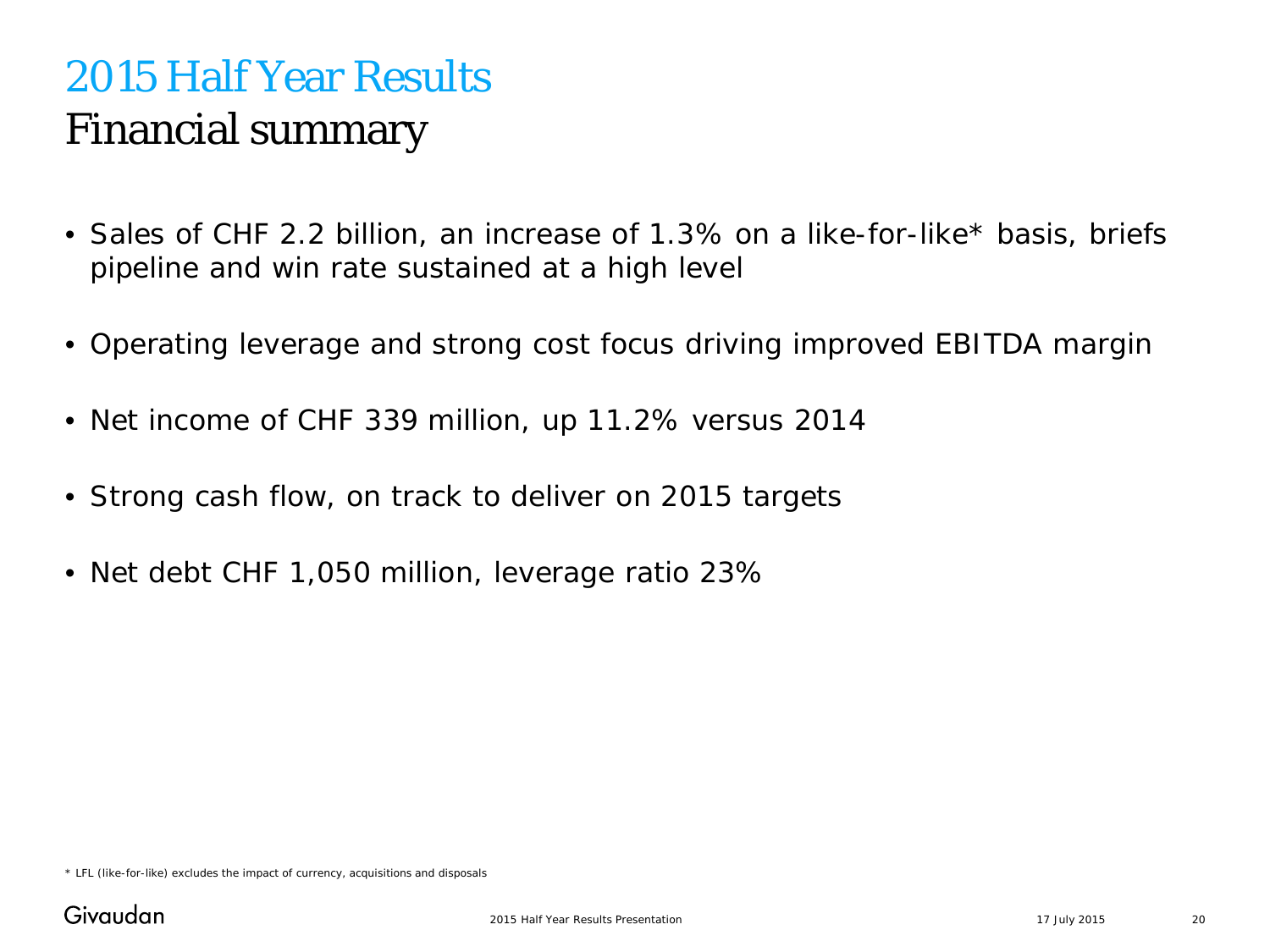# Chief Executive Officer Gilles Andrier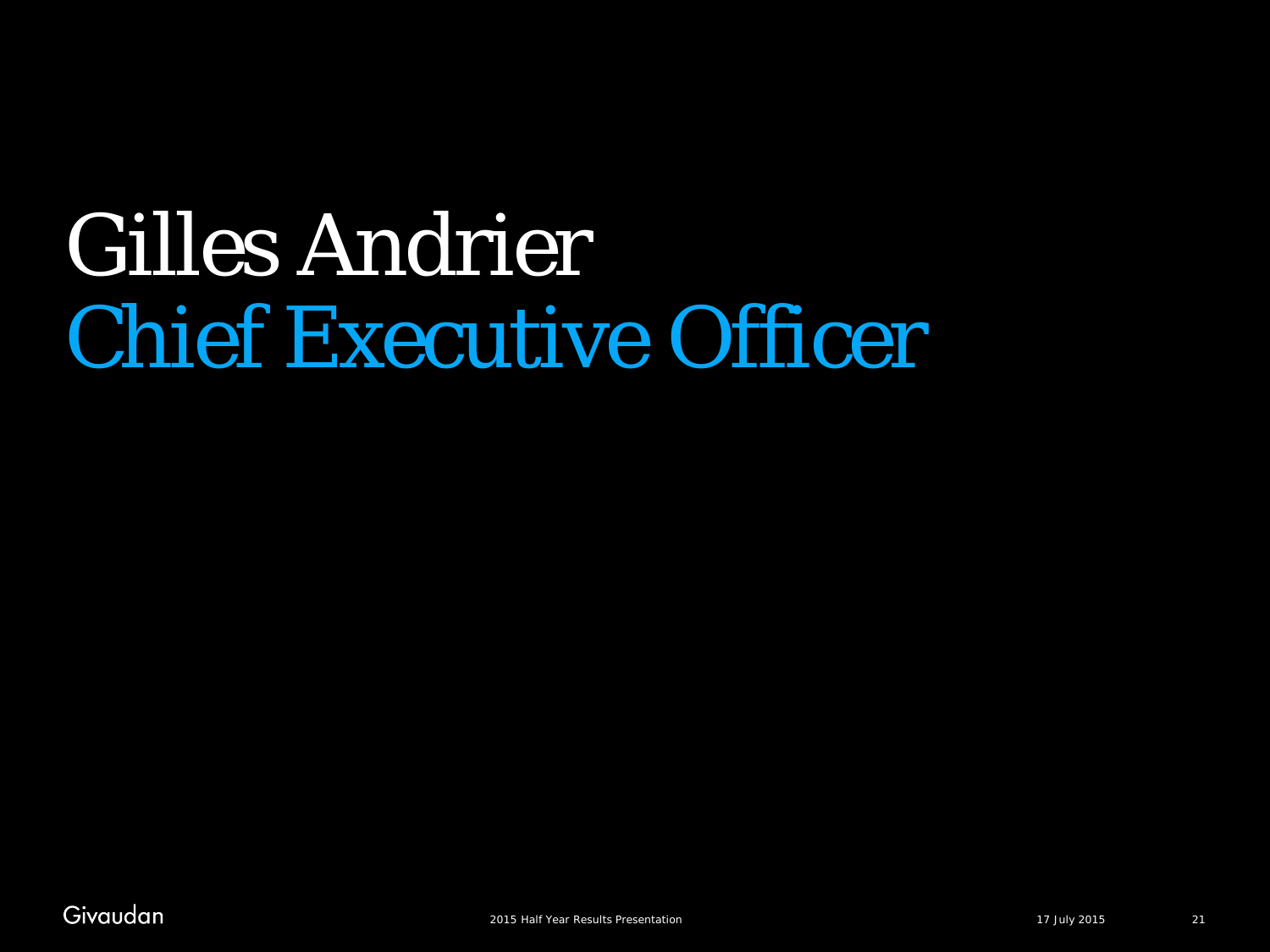### On track to deliver on our ambitious mid-term guidance



#### Driven by a five-pillar strategy



<sup>1</sup> FCF (free cash flow), above 60% return to shareholders whilst maintaining a leverage ratio of no more than 25% <sup>2</sup> Sales growth assumes a market growth of 2-3%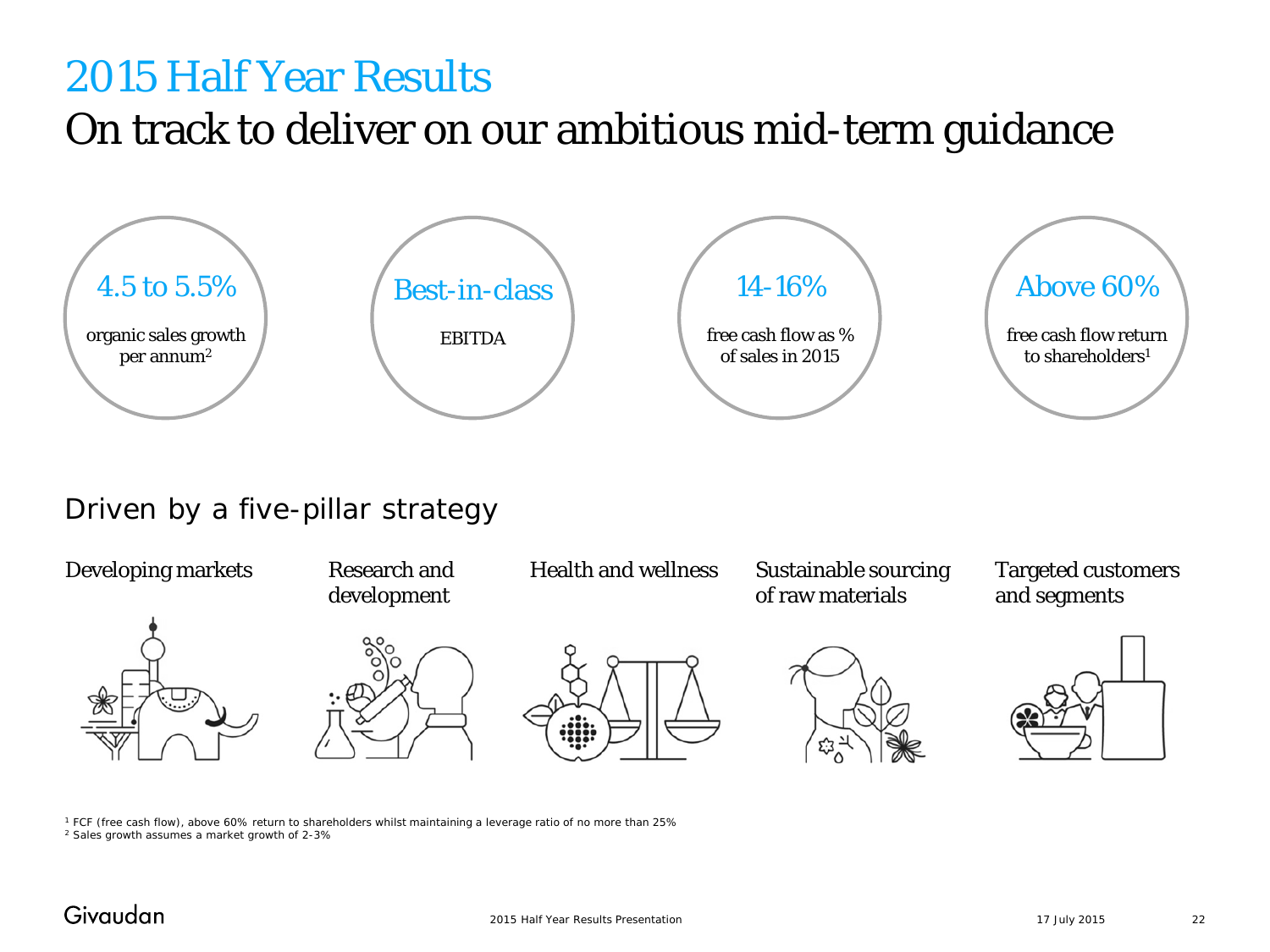# Q & A